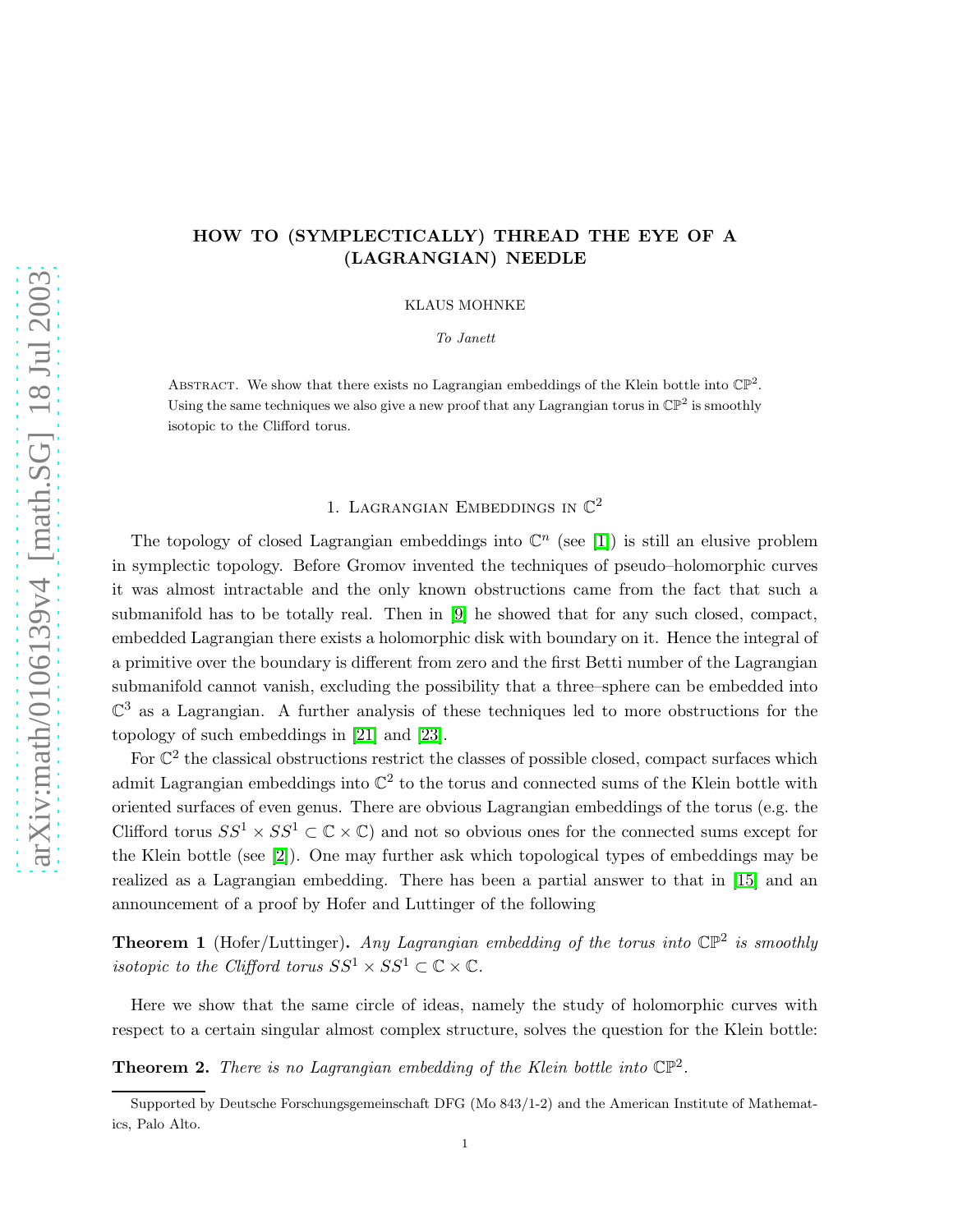Both questions were contributed to Kirby's problem list [\[13\]](#page-14-4) by Eliashberg. There have been several attempts to attack this problem ([2, [14,](#page-14-5) [19\]](#page-14-6) et.al.). Independently, Nemirovski proved in [\[20\]](#page-14-7) a more general version of Theorem [2](#page-0-0) using completely different methods from complex analysis.

The constructions described in this paper will yield the following result:

<span id="page-1-0"></span>**Theorem 3.** Let  $L \subset \mathbb{CP}^2$  be a closed Lagrangian embedding of a flat surface, i.e. either the Klein bottle or the 2-torus. Then there is an almost complex structure J compatible to  $\omega$  with the following property: There are two smooth mappings  $D, E : \Delta \to \mathbb{CP}^2$  of the unit disk with  $D(\partial \Delta), E(\partial \Delta) \subset L$  and three embedded J–holomorphic spheres  $F, G, H : \mathbb{CP}^1 \to \mathbb{CP}^2 \setminus L$  whose  $\emph{fundamental classes represent the same generator of } H_2(\mathbb{CP}^2; \mathbb{Z}) \cong \mathbb{Z}$  with the following algebraic intersection numbers:

$$
F \cdot D = 1, \quad F \cdot E = 0
$$
  

$$
G \cdot D = 0, \quad G \cdot E = 1
$$
  

$$
H \cdot D = 0, \quad H \cdot E = 0.
$$

Let us first see how the main result follows and how we obtain a new proof of the unknottedness of Lagrangian tori.

*Proof of Theorem [2.](#page-0-0)* We claim that the span of  $[\partial D], [\partial E] \in H_1(L; \mathbb{Q})$  is two–dimensional. Assume for some pair of integers  $(k, l) \neq (0, 0)$ 

(1)  $k[\partial D] = l[\partial E]$ 

as integer homology classes. Hence we can find a 2–chain C in L such that  $kD + C + (-lE)$ forms a 2-cycle in  $\mathbb{CP}^2$ . We test it against F, G and H which yields the same number since these represent the same homology class. By the assumption,  $F \cdot C = G \cdot C = H \cdot C = 0$  and therefore

(2)  
\n
$$
(kD + C + (-lE)) \cdot F = k
$$
\n
$$
(kD + C + (-lE)) \cdot G = -l
$$
\n
$$
(kD + C + (-lE)) \cdot H = 0
$$

Thus  $k = l = 0$ , verifying the statement. Hence,  $b_1(L) \geq 2$ , which excludes that L was the Klein bottle.  $\Box$ 

*Proof of Theorem [1.](#page-0-1)* By a result of Gromov in [\[9\]](#page-14-0) there exists a symplectic isotopy of  $(\mathbb{CP}^2, \omega)$ which maps the J-holomorphic spheres  $F, G, H$  to projective lines. Hence the image of L under this map, which we denote by abuse of notation by L again, is a Lagrangian in  $\mathbb{C}^2$  in the complement of 2 complex lines, without loss of generality,  $0 \times \mathbb{C}, \mathbb{C} \times 0 \subset \mathbb{C}^2$ . The lines correspond to  $F$  and  $G$ , respectively. Hence the intersection numbers with the symplectic disks show that the induced homomorphism

$$
H_1(L) \longrightarrow H_1(\mathbb{C}^2 \setminus (0 \times \mathbb{C} \cup \mathbb{C} \times 0))
$$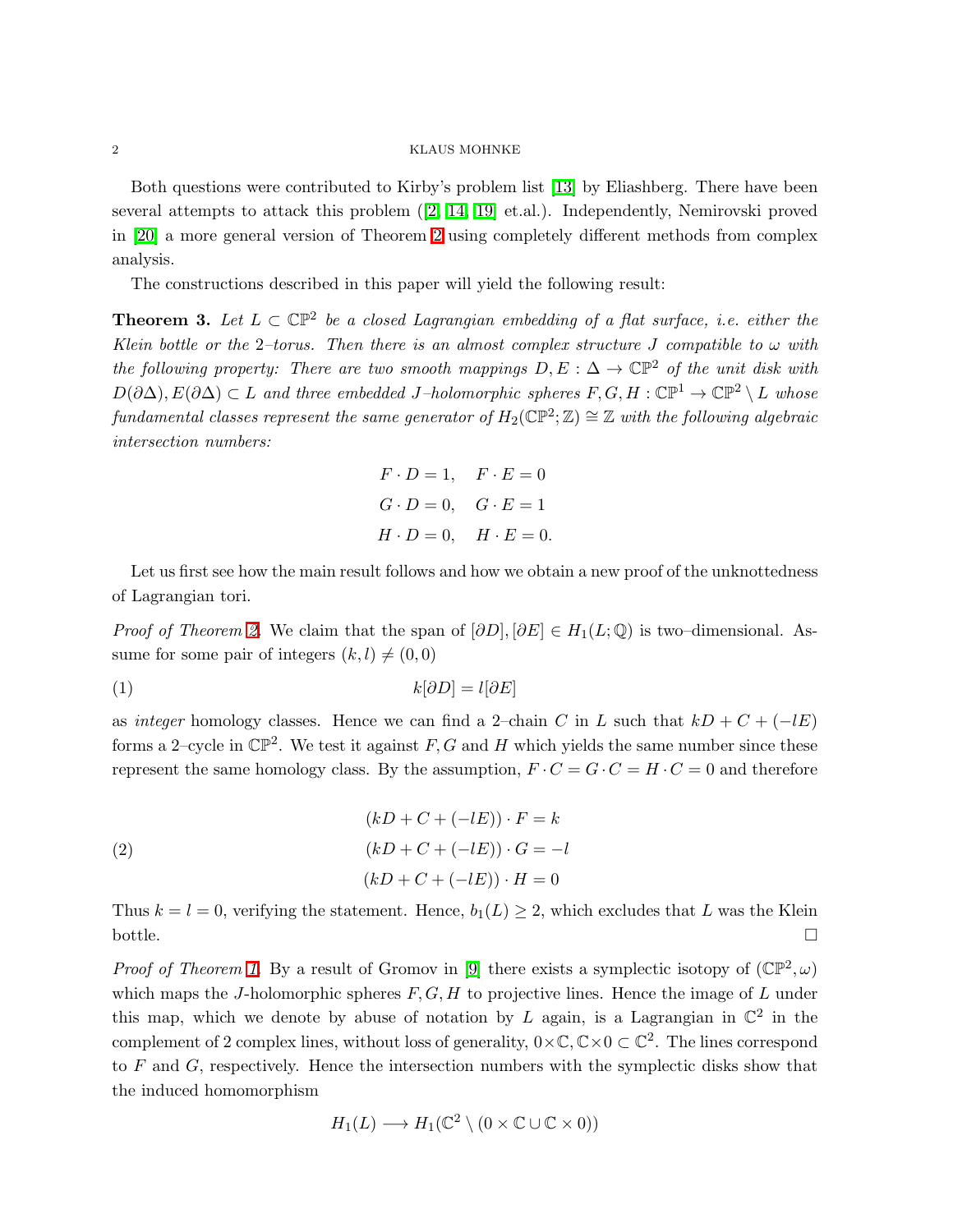is an isomorphism. But  $\mathbb{C}^2 \setminus (0 \times \mathbb{C} \cup \mathbb{C} \times 0) \cong T^*T^2$  symplectomorphically. The standard Clifford torus  $SS^1 \times SS^1 \subset \mathbb{C}^2$  is thereby mapped to the zero section of the cotangent bundle  $O_{T^2} \subset T^*T^2$ . Moreover, the Lagrangian embedding  $L \subset T^*T^2$  induces an isomorphism  $H_1(L) \cong H_1(T^2)$ . By a result of Eliashberg and Polterovich [8] it follows that  $L \subset T^*T^2$  is smoothly isotopic to  $O_{T^2}$ in  $T^*T^2$  and hence the original  $L \subset \mathbb{C}^2$  is smoothly isotopic to the Clifford torus.

- **Remark 4.** (1) The original idea of the proof goes back to earlier work [\[19\]](#page-14-6), where we observed that there is no Lagrangian embedding of the Klein bottle into the complement of a complex line in  $\mathbb{C}^2$  nontrivially linking it. The proof presented here would show that an embedding into  $\mathbb{C}^2$  is symplectically isotopic to one in the complement of a complex line. The nontrivial linking is measured by the disk D. Thus the existence of a Lagrangian embedding into  $\mathbb{CP}^2$  would contradict the previous result. This idea gave the title for this exposition.
	- (2) Notice that such a result is bound to dimension 4 not only for the lack of homological intersection of pairs of holomorphic curves: In dimension 6 and higher there are Lagrangian embeddings of manifolds with first Betti number 1 (see [\[19\]](#page-14-6)). Furthermore, the proof of the result does not seem to apply directly to the cases of Lagrangian embeddings of (non–orientable) surfaces of higher genus. Thus one could wonder if it is true at all in these cases.
	- (3) The argument in [8] fails to provide an isotopy through Lagrangian embeddings. Hence this stronger question remains open in both situations,  $L \subset \mathbb{C}^2$  as well as  $L \subset T^*T^2$ .

Acknowledgements. I am indebted to Frédéric Bourgeois, Kai Cieliebak, Yakov Eliashberg, John Etnyre and Helmut Hofer for fruitful discussions and their generous help to make my idea for the proof work. I want to express especially warm appreciation for the encouraging support I received from Helmut Hofer, Abbas Bahri and Sagun Chanillo in a difficult moment. I was deeply moved and without that, this work would most likely have not been carried out. I like to thank the Department of Mathematics at Stanford University for its hospitality during my visit when most of the result was accomplished. Moreover, I would like to thank the SFB 288 and Humboldt–Universität zu Berlin, Germany, the Lorentz Center at Leiden Universiteit, The Netherlands, and the American Institute of Mathematics for their hospitality and support. I owe special thanks to Helga Baum, Paul Biran, Slava Charlarmov, Tobias Ekholm, Siddharta Gadgil, Hansjörg Geiges, Wilhelm Klingenberg, Françoise Lalonde, Dusa McDuff and Dietmar Salamon.

## 2. Geometric set–up and data

Let us first introduce and discuss the geometric data which will be used to define holomorphic curves.

2.1. Topology and Dynamics of the Unit Cotangent Bundles. Throughout let  $L$  be either the Klein bottle  $K^2$  or the 2-torus  $T^2$  with a flat Riemannian metric g fixed. Denote by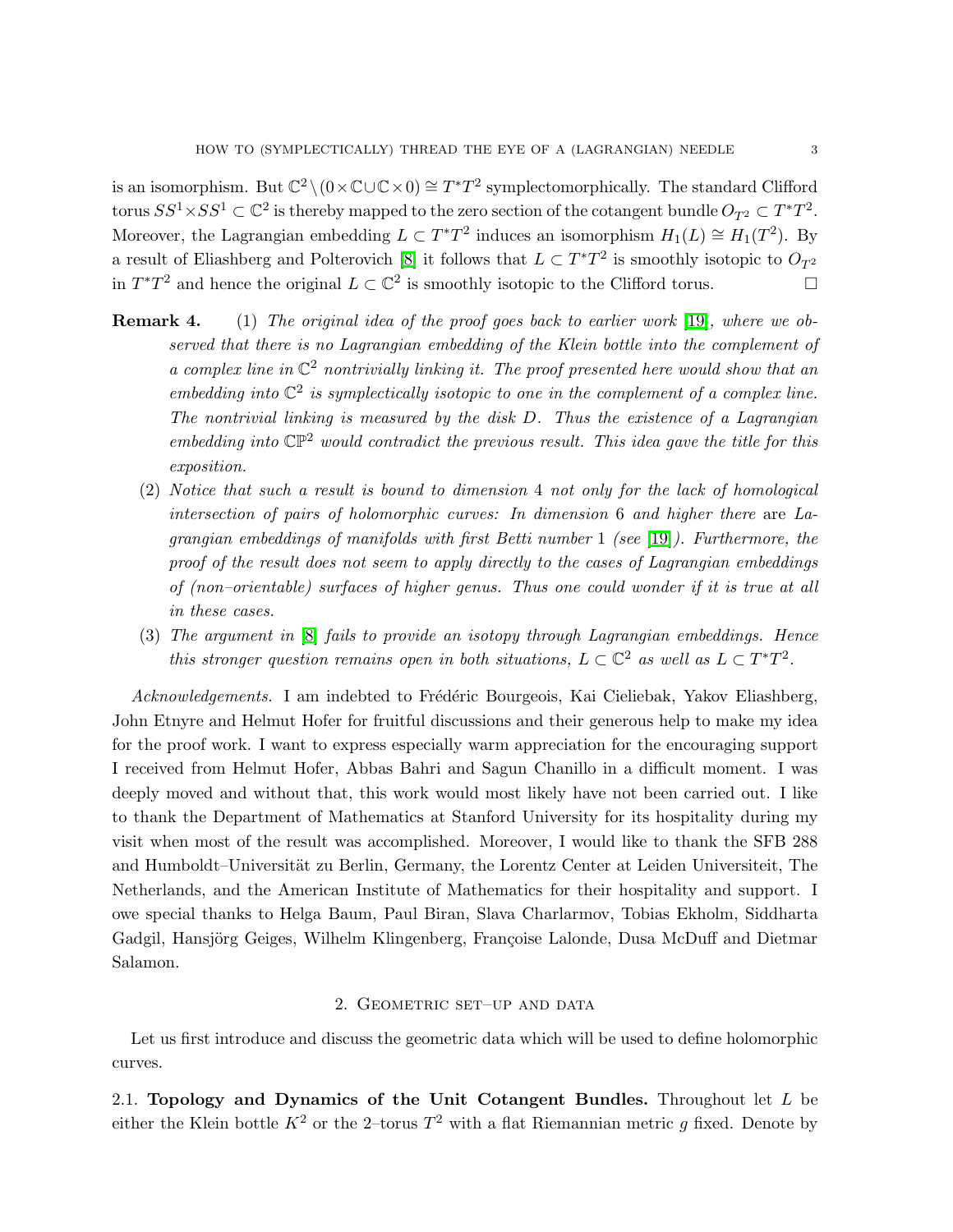$\theta \in \Omega^1(T^*L)$  the canonical, or Liouville form. Remember that its differential  $d\theta$  is a symplectic form on  $T^*L$ . The restriction to the co-sphere bundle  $\lambda := \theta|_{U^*L}$ ,  $U^*L := {\alpha \in T^*L \mid |\alpha|_g = 1}$ is a contact form We denote by  $\xi := \ker \lambda$  the corresponding contact distribution. The flow of its Reeb vector field  $R_{\lambda}$ , given by

(3) 
$$
d\alpha(R_{\lambda}) = 0
$$

$$
\alpha(R_{\lambda}) = 1.
$$

coincides with the geodesic flow of the chosen metric. Hence, closed orbits of the Reeb flow, in short Reeb orbits, correspond exactly to closed oriented geodesic Notice that the Reeb flow preserves  $\lambda$ , and therefore induces symplectic isomorphisms of the symplectic vector spaces  $(\xi, d\lambda)$ . We will not distinguish (oriented) geodesics and their corresponding closed Reeb orbits by different notation. From the context it will be clear wether we denote by  $\gamma$  either of them. It will not necessarily be simple. By  $-\gamma$  we denote the geodesic with the opposite orientation or its corresponding Reeb orbit. Notice that the latter is geometrically different (actually disjoint) from  $\gamma$ .

<span id="page-3-0"></span>The complement of the zero section  $0_L$  in  $T^*L$  is symplectomorphic to the symplectization of  $U^*L$ 

(4) 
$$
(T^*L \setminus 0_L, d\theta) \cong (\mathbb{R} \times U^*Ld(e^r\lambda)),
$$

$$
v \mapsto (\frac{v}{|v|}, \log(|v|)),
$$

where  $r \in \mathbb{R}$  denotes the parameter of the second factor. An almost complex structure J on  $(\mathbb{R} \times U^*L, d(e^r \lambda))$  is called *compatible* (to  $\lambda$ ) if

(5)  
\n
$$
J(\frac{\partial}{\partial t}) = R_{\alpha}
$$
\n
$$
J(\xi) = \xi
$$
\n
$$
d\lambda(., J.) > 0 \text{ and symmetric}
$$

J invariant under translation.

Therefore, J is compatible to the symplectic structure:  $d(e^r\alpha)(., J.)$  is a Riemannian structure (a symmetric and positive definite bilinear form). It is a cone over  $U^*L$ . Most importantly, cylinders over Reeb orbits are J–holomorphic. Finally, we call a complex structure  $J$  on  $T^*L$  compatible (to  $d\theta$  and  $\lambda$ ) if  $d\theta(., J.)$  defines a Riemannian metric and if J coincides with a  $\lambda$ -compatible almost complex structure on the complement  $T^*L \setminus D^*_{\rho}L$  of  $D^*_{\rho}L := \{ \alpha \in T^*L \mid |\alpha|_g \ge \rho \}$  under the above identification [\(4\)](#page-3-0),  $T^*L \setminus D_\rho^*L \cong (\log \rho, \infty) \times U^*L$ .

On the other hand the metric g on L defines an almost complex structure  $J_g$  on  $T^*L$ , which is compatible to  $d\theta$  in the following way: we define a complex structure on  $T^*L \oplus TL$  via

$$
J_g(\alpha, v) := (-g(v, .), g^{-1}\alpha).
$$

Then we use the Levi-Civita connection to globally split  $T(T^*L) \cong T^*L \oplus TL$  into horizontal and vertical part with respect to the fibration  $T^*L \longrightarrow L$ .  $J_g$  is not translational invariant, and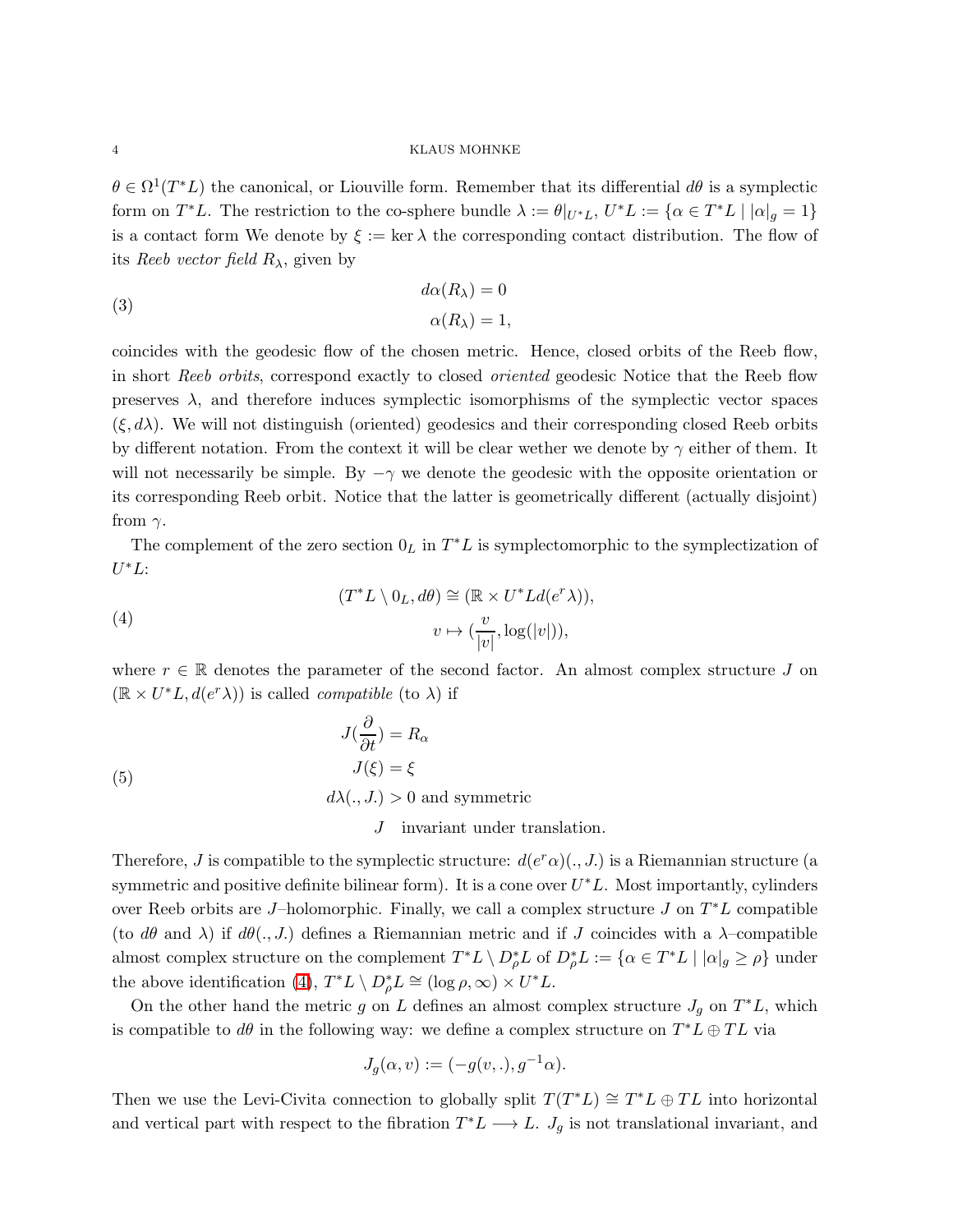Given a geodesic  $\gamma = \gamma(t)$  in L, the map  $f_{\gamma}: \mathbb{C} \to T^*L$  given by

$$
f_{\gamma}(s+{\rm i}t):=sg(\dot{\gamma}(t),.)
$$

is  $J_g$ -holomorphic. Since the image in the complement of  $0_L$  consists of two cylinders over the closed Reeb orbits,  $\mathbb{R} \times \pm \gamma$ , these are also J–complex curves. But they will become holomorphic only for a different parameterization.

Now we use a cut–off function  $\varphi = \varphi(|\alpha|)$  to interpolate between  $J_g$  and J and obtain a  $d\theta$ compatible almost complex structure  $J^-$  on  $T^*L$  which coincides with  $J_g$  in a neighborhood of the zero section  $0_L$  and with  $J$  on  $[-1,\infty) \times T_1^*L$  with respect to [\(4\)](#page-3-0). Under these assumptions, the image of  $f_{\gamma}$  is still a complex curve. By abuse of notation we will denote by  $f_{\gamma}$  its  $J^{-}$ holomorphic parameterization.

Closed geodesics on L typically arise in 1–dimensional families. However the corresponding Reeb orbits are non–degenerate in the sense of Morse–Bott: any eigenvector of eigenvalue 1 of the linearized Poincaré return map restricted to  $\xi$  (which is transversal to it) arises as the deformation of the closed Reeb orbit through a family of such (see [10]). Hence we may use the results of [10], or [\[4,](#page-13-1) 5] in our argument. The advantage over perturbing  $\lambda$  such that there are only non–degenerate closed Reeb orbits in the strong sense is a clearer structure of the proof.

If L is the flat Klein bottle there are also isolated geodesics, two simple ones and their odd multiples which are parallel (but not homotopic). They are all non-degenerate in the stronger sense. But notice that their even multiple covers are elements of 1–dimensional families of geodesics as before. Thus let us call the isolated geodesics odd and all those which arise in families even.

Now there are three indices one can assign to a geodesic  $\gamma$ , which is non-degenerate in the sense of Morse–Bott. First of all its Morse index, index( $\gamma$ ): it is the maximal dimension of a linear subspace in the space of vector fields at L along  $\gamma$  on which the Hessian of the length functional on loops in  $L$  is negative definite.

For the other two indices we fix a trivialization of the symplectic vector bundle  $(T(T^*L), d\theta)$ . With that choice any loop  $\gamma : SS^1 \to \mathbb{C} L$  defines a loop of Legendrian subspaces  $\Gamma(x) = T_{\gamma(x)} L \subset$  $\mathbb{C}^2$  and we may assign to the geodesic  $\gamma$  the *Maslov index*  $\mu(\gamma)$ . It depends only on the homology class  $[\gamma]$  of a loop in L and hence defines a homomorphism

$$
\mu: H_1(L; \mathbb{Z}) \longrightarrow \mathbb{Z}.
$$

Recall that  $\mu(\gamma)$  is even if and only if  $\gamma^*TL$  is orientable. Notice that for  $L = T^2$  we may choose the trivialization induced by a trivialization of  $TL \rightarrow L$ . In this case all Maslov–indices vanish.

On the other hand this trivialization induces one of the symplectic bundle  $(\xi, d\lambda)$  via

$$
\xi \oplus \mathbb{R}R_{\lambda} \oplus \mathbb{R} \frac{\partial}{\partial r} \cong T(T^*L)
$$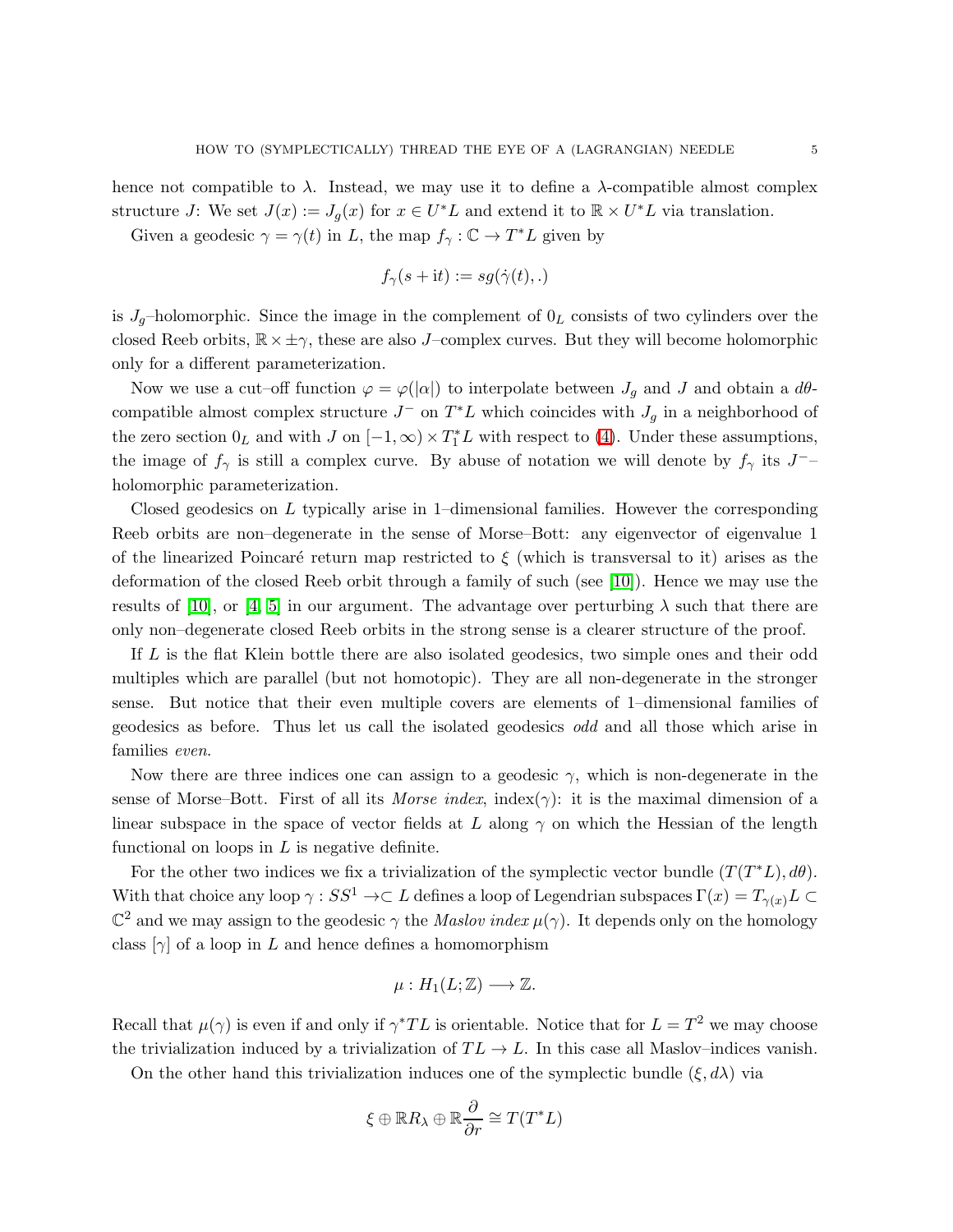on  $U^*L$ . Since the linearization of the Reeb flow induces symplectic isomorphisms of  $(\xi, d\lambda)$  any closed Reeb orbit defines a path of symplectic  $2 \times 2$ -matrices, starting at the identity. Thus we can assign the Conley–Zehnder index  $CZ(\gamma)$  to the closed Reeb orbit  $\gamma$ , which, in our situation, could be a half–integer (see [22]).

Viterbo found a striking relation between them:

<span id="page-5-0"></span>**Lemma 5**  $([23])$  $([23])$  $([23])$ .

(6) 
$$
CZ(\gamma) = \mu(\gamma) + index(\gamma) + \frac{1}{2}dim(\gamma).
$$

Here dim( $\gamma$ ) is the dimension of the family of geodesics in which  $\gamma$  arises.

Notice that Viterbo gave this formula in the non-degenerate case in the strong sense, but this identity follows from his result and the result of [22].

2.2. Almost complex structures with cylindrical ends. Let  $L \subset \mathbb{CP}^2$  be a Lagrangian embedding. There is a (pseudo-convex) neighborhood U of  $L \subset \mathbb{CP}^2$  which is symplectomorphic to the unit disk bundle  $D_1^*L \subset T^*L$  of L after rescaling the flat metric on L. Fix an almost complex structure  $J_0$  on  $\mathbb{CP}^2$  which is compatible with the symplectic structure  $\omega$ , coincides with  $J^-$  on U using identification [\(4\)](#page-3-0). These data define an  $\omega$ -compatible almost complex structure  $J^+$  on  $\mathbb{CP}^2 \setminus L$  which coincides with  $J_0$  on  $\mathbb{CP}^2 \setminus U$  and with  $J$  on  $U \setminus L$  again using [\(4\)](#page-3-0).  $\mathbb{CP}^2 \setminus L$ is said to have a concave end, and  $J^+$  is compatible to  $\omega$  and  $\lambda$ . Notice that the Riemannian metric defined by  $\omega(., J^+.)$  has a singularity which is a cone over the unit cotangent bundle  $U^*L$ equipped with the induced metric.

Now we deform  $J_0$  into a family  $J_{\tau}$  of  $\omega$ -compatible almost complex structures to "approximate"  $J^+$ . For a convenient description we define spaces  $X_{\tau}$  via

$$
X_{\tau} := U \cup_{\partial U \cong \{-\tau\} \times U^*L} [-\tau, 0] \times U^*L \cup_{\{0\} \times U^*L \cong \partial (\mathbb{CP}^2 \setminus U)} \mathbb{CP}^2 \setminus U.
$$

Then  $J_{\tau}$  coincides with  $J^{+}$  on  $\mathbb{CP}^{2}\backslash U$ , with  $J^{-}$  on U and with J on the cylinder. It is compatible to a symplectic structure  $\omega_{\tau}$  which is given by  $\omega$  on  $\mathbb{CP}^2 \setminus U$ , by  $d(e^r \alpha)$  on  $[-\tau, 0] \times U^*L$ , and by the rescaled structure  $e^{-\tau}d\theta$  on U. Notice that there is a diffeomorphism  $\Phi_{\tau} : \mathbb{CP}^2 \cong X_{\tau}$ simply given by squeezing the long neck to its original size. With respect to this identification the cohomology classes of  $[\omega_\tau]$  are constant  $[\Phi_\tau^*\omega_\tau] = [\omega] \in H^2(X_\tau) \cong H^2(\mathbb{CP}^2)$ . By Moser's argument they are all symplectomorphic by diffeomorphisms which are supported in U. Hence  $J_{\tau}$  can all be considered as almost complex structures on  $\mathbb{CP}^2$  tamed by  $\omega$ . We remark that this is not crucially important for the result presented here but added for the convenience of the reader.

#### 3. Holomorphic Curves

In this section we collect the parts of the theory necessary for the proof of our main result. This is a version of what is known about punctured holomorphic curves in symplectic manifolds with concave and convex ends (see [\[7\]](#page-14-8) Chapters 1.1.–1.6, [\[3,](#page-13-2) [4,](#page-13-1) 6]) reduced to what is actually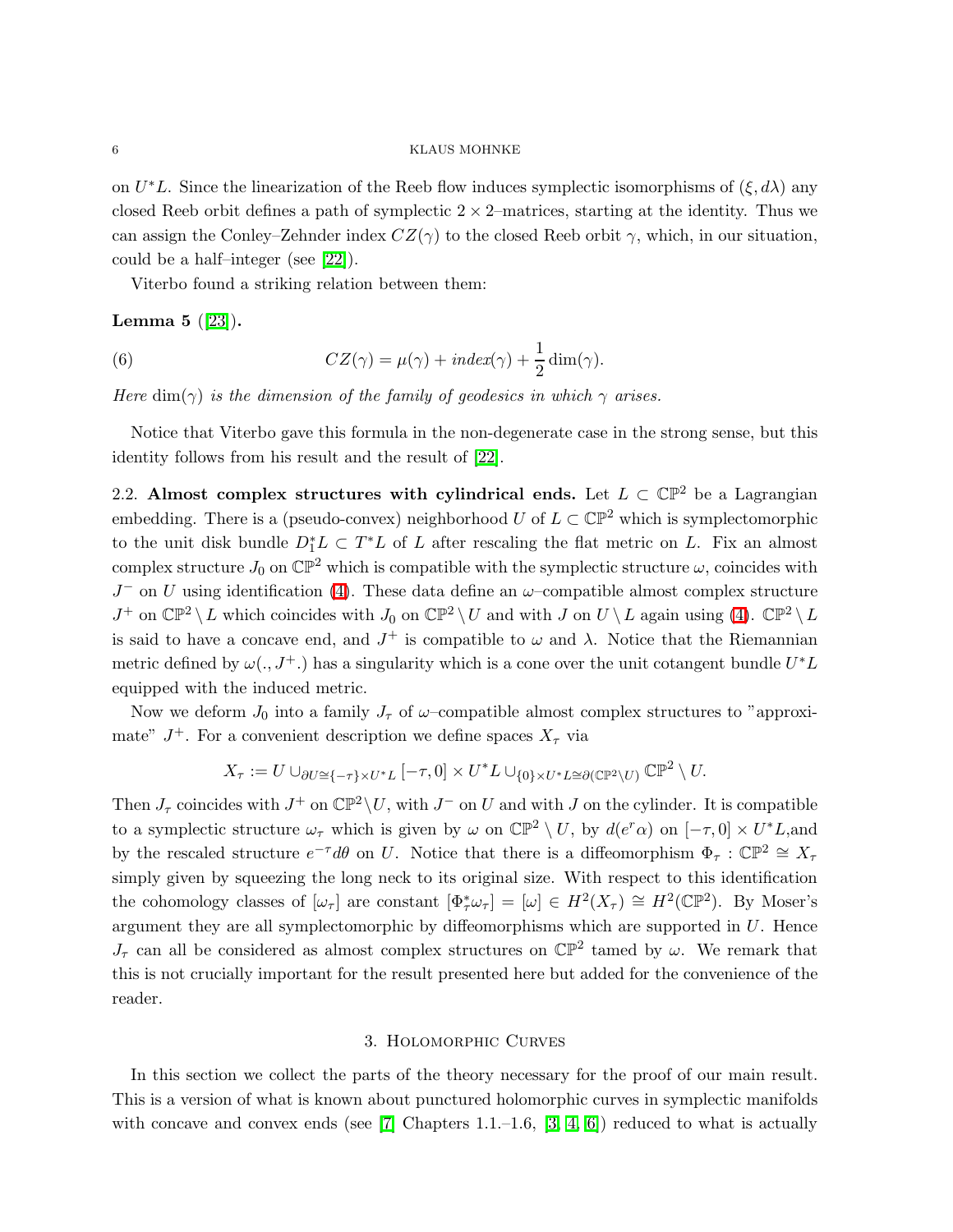needed in the argument. The geometric set–up, the compactness result and the index formula are specialized to the situation at hand.

3.1. Punctured holomorphic spheres. Families of compact  $J_{\tau}$ -holomorphic curves in symplectic manifolds with ends split into  $J^{\pm}$  and J-holomorphic curves as  $\tau \to \infty$  (see below). As part of the limit appear so–called punctured pseudo-holomorphic curves. We may restrict our considerations to spheres:

**Definition 6.** A punctured holomorphic sphere in  $X = \mathbb{CP}^2 \setminus L$ ,  $T^*L$  or  $\mathbb{R} \times U^*L$  is a punctured sphere  $(\mathbb{CP}^1, \overline{z}_1, \ldots, \overline{z}_{\overline{p}}, \underline{z}_1, \ldots, \underline{z}_p)$  together with a map f holomorphic with respect to  $J^+$ ,  $J^-$  or  $\boldsymbol{J}$ 

 $f: \dot{\Sigma} := \mathbb{CP}^1 \setminus \{ \overline{z}_1, \ldots, \overline{z}_{\overline{p}}, \underline{z}_1, \ldots, \underline{z}_p \} \longrightarrow X.$ 

For each of the punctures  $\overline{z}_i$  ( $\underline{z}_j$ ) there exists a closed Reeb orbit  $\gamma(t) = \overline{\gamma}_i$ ,  $(\underline{\gamma}_j)$ ,  $\dot{\gamma}(t) = R(\gamma(t))$ , with the following property: In local complex coordinates  $(s,t) \in \mathbb{R}_+ \times S S^1 \mapsto z_i + e^{-(s+it)}$  $((s,t) \in \mathbb{R}^n \times SS^1 \mapsto z_i + e^{s+it})$ around  $z_i$ , the following limit is uniform with respect to t

(7) 
$$
\lim_{s \to \pm \infty} f(s, t) = \gamma(\frac{T}{2\pi}t),
$$

where T is the period (or action) of  $\gamma$  (see [10, 11]).

In the aforementioned papers the authors show that punctured J–holomorphic curves are asymptotic to cylinders over the corresponding closed Reeb orbits near their punctures with exponential decays with respect to s.

The asymptotic behavior allows us to compactify  $u$  to a smooth map

$$
\overline{f}:\overline{\Sigma}\longrightarrow \overline{\mathbb{CP}^{2}\setminus L}
$$

or  $\overline{T^*L}$ ,  $\overline{\mathbb{R} \times U^*L}$ , respectively, where  $\overline{\Sigma}$  is the compactification of  $\dot{\Sigma}$  by circles (one for each puncture) and  $\overline{\mathbb{CP}^2 \setminus L}$   $(\overline{T^*L}, \overline{\mathbb{R} \times U^*L})$  are the compactifications by copies of  $U^*L$  each time using the cylindrical structures near the ends. The topology of these compactifications and the asymptotics mentioned above are such that the map  $\pi : \overline{\mathbb{CP}^2 \setminus L} \to \mathbb{CP}^2$  induced by the projection  $\pi : L \to L$  is smooth. Hence, finally, we obtain a smooth map

(8) 
$$
\hat{f} : \overline{\Sigma} \longrightarrow \mathbb{CP}^2
$$

$$
\hat{f} = \pi \circ \overline{f}
$$

with  $\hat{f}(\partial \overline{\Sigma}) \subset L$ .

<span id="page-6-0"></span>Notice that the J<sup>-</sup>-holomorphic curves  $f_{\gamma}$  in  $T^*L$  associated to a geodesic  $\gamma$  are examples of two–punctured holomorphic curves in the cotangent bundle. The next lemma summarizes all facts we will need here.

**Lemma 7.** (1) There are no one-punctured  $J^-$ -holomorphic spheres in  $T^*L$ , and no onepunctured J-holomorphic spheres in  $\mathbb{R} \times U^*L$ .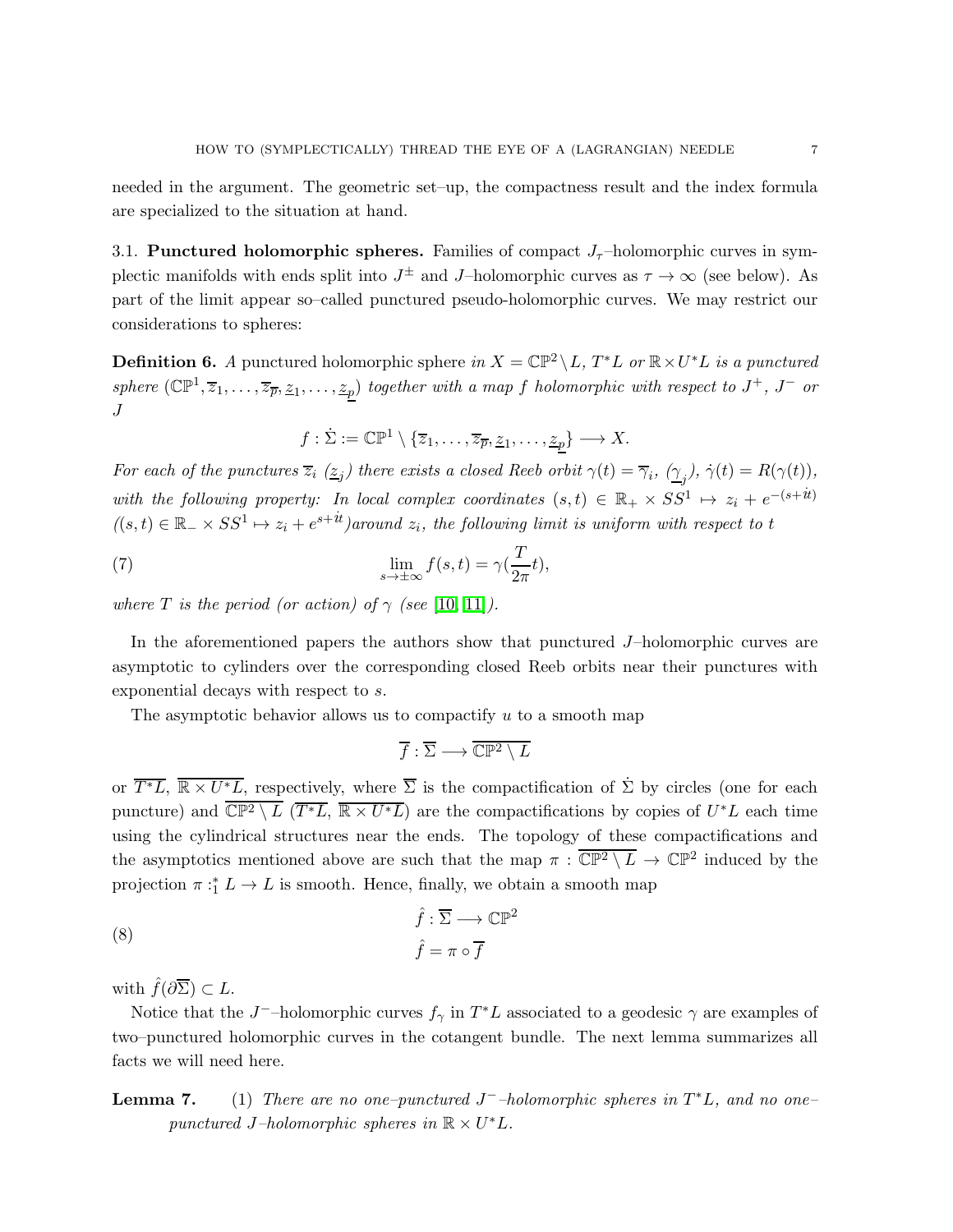- (2) Any holomorphic sphere with two punctures in  $T^*L$  which intersects the zero section, is of the form  $f_{\gamma}$  for a closed geodesic  $\gamma$  as introduced above.
- (3) The homological intersection index with  $\mathbb{Z}_2$ -coefficients between  $f_\gamma$  and  $0_L$  is 1 if  $\gamma$  is an odd closed geodesic.
- (4) For each odd geodesic  $\gamma$  there is exactly one two–punctured J<sup>-</sup>-holomorphic sphere in  $T^*L$  which is asymptotic to  $+\gamma$  ( $-\gamma$ ) at one of its punctures, namely  $f_{\gamma}$ .

**Remark 8.** The picture is somewhat incomplete, though it suffices for our purposes. We expect that for each rational slope the two–punctured spheres with asymptotics parallel to that slope foliate  $T^*L$  similar to the  $J_g$ -holomorphic shifts of  $f_\gamma$  by harmonic 1-forms. However, the shifts are not  $J^-$ -complex anymore which prevents this from being an elementary fact.

Proof. The first statement is obvious since there are no contractible closed geodesics for a flat structure on L.

Let f be a two–punctured holomorphic curve with asymptotics  $\gamma', \gamma''$  which intersects  $0_L$ . Since geodesics parallel to  $\gamma'$  and  $\gamma''$  foliate L there is a  $f_{\gamma}$  with  $\gamma$  parallel to them which intersects f in  $f \cap 0_L$ . Unless f coincides with  $f_\gamma$  (in which case we are done) they intersect in a discrete set of points with a finite positive (algebraic) intersection index in each of them (see [\[16,](#page-14-9) 18]. Pick one of these points then it will persist if we change  $\gamma$  slightly. Thus we may assume that  $\pm \gamma \neq \gamma', \gamma''.$ 

There is an involution on L which preserves all geodesics parallel to  $\gamma$  but reverses their orientations. That gives rise to a canonical involution on  $T^*L$  which preserves  $J^-$ . Thus we obtain a curve  $\tau(f)$  with asymptotics  $-\gamma', -\gamma''$ . Since  $\pm \gamma \neq \gamma', \gamma''$  we obtain a 2-cycle in  $\overline{T^*L}$ via  $\tau(f) + \hat{f} - \hat{f}_{\gamma'} - \hat{f}_{\gamma''}$  which non-trivially intersects  $f_{\gamma}$ . This is impossible, since the latter can be moved away from the zero section through shifting it by a nowhere vanishing 1–form and  $H_2(T^*L; \mathbb{Z}_2) \cong H_2(L; \mathbb{Z}_2)$  is, of course, generated by  $[0_L]$ .

For the third statement we perform an explicit deformation of  $0<sub>L</sub>$  which intersects  $f<sub>\gamma</sub>$  once transversally. There is a one form  $\beta \in \Omega^1(L)$  which vanishes on the geodesics parallel to  $\gamma$  and intersects with  $0_L$  in one geodesic  $\gamma'$  perpendicular to  $\gamma$ . Thus image( $\beta$ ) and  $f_{\gamma}$  intersect in  $\gamma \cap \gamma'$ , and this intersection can be made easily transversal.

To prove the last assertion notice first of all that the two simple odd closed geodesics of the flat Klein bottle are not homotopic. Hence, if a two–punctured holomorphic curve  $f$  is asymptotic to an odd geodesic  $\gamma$  at one puncture it has to be asymptotic to  $-\gamma$  at the other. Therefore,  $\hat{f} - \hat{f}_{\gamma}$ forms a 2–cycle in  $\overline{T^*L}$  which intersects  $0_L$  homological trivially. Thus, due to the previous fact the intersection index of f and  $0<sub>L</sub>$  with  $\mathbb{Z}_2$ -coefficients is non-trivial. From the second assertion we conclude that  $f = f_{\gamma}$ .

3.2. The moduli of punctured  $J$ –holomorphic spheres.  $J$ –holomorphic curves described in the last section typically arise in families neglecting reparameterizations. Let us study deformations of such a  $J$ –holomorphic curve f. Notice that the Reeb orbits to which the curves are asymptotic to at their punctures may also vary within the family of Reeb orbits in which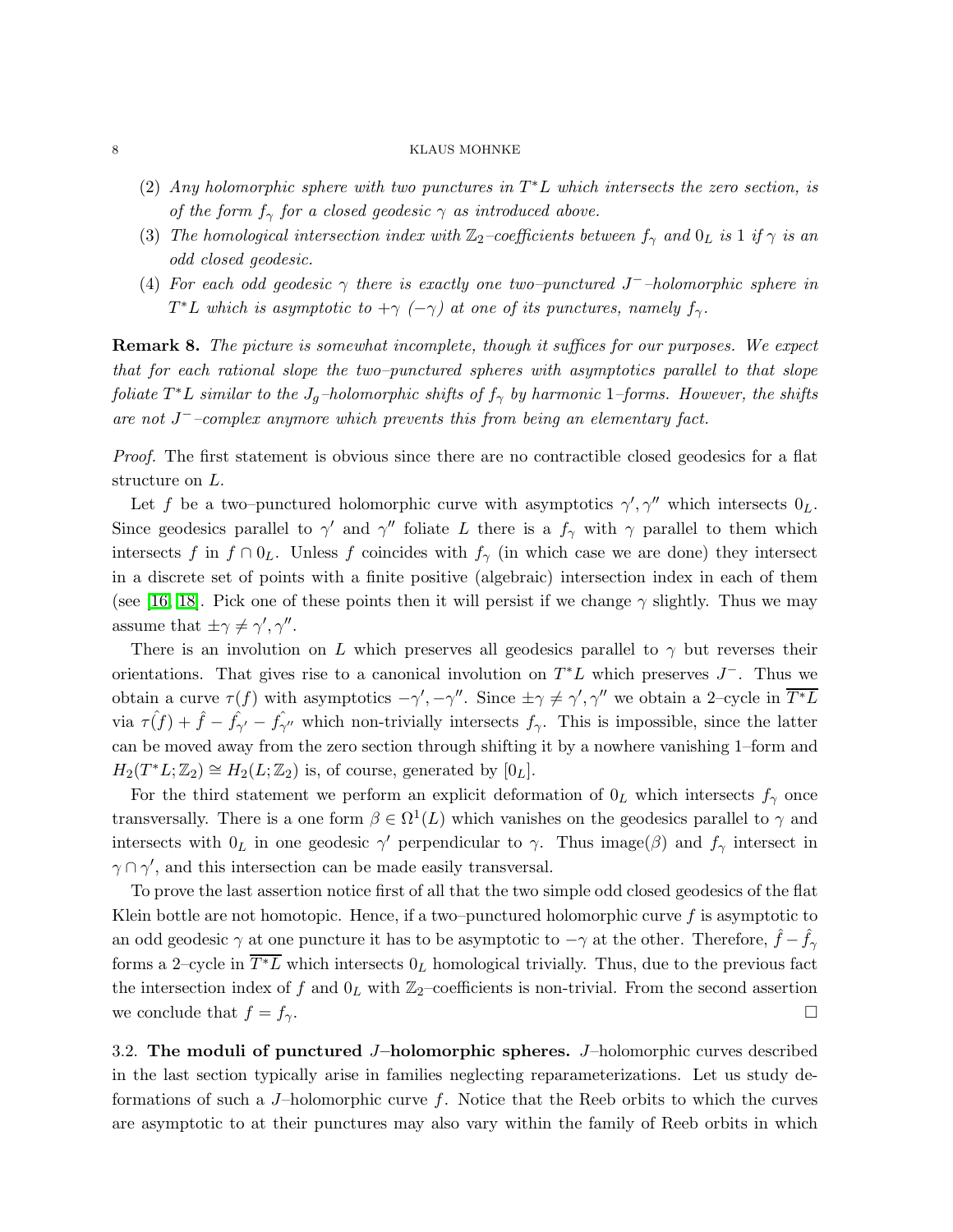they arise. Since all closed Reeb orbits (or geodesics) are non-degenerate in the sense of Morse– Bott the curves are asymptotic to cylinders over closed Reeb orbits near their punctures with exponential decays with respect to s (see [10, 11]). Hence tangencies to deformations are elements in the kernel of a Fredholm operator  $\overline{\partial}_f$ , which is defined using the linearization of the Cauchy–Riemann equation acting on sections of the pull-back,  $f^*T\mathbb{CP}^2$  with similar asymtptotics additionally taking into account the variation of the Reeb orbits (see [\[4\]](#page-13-1), Paragraph 2.4 for details).

If  $\overline{\partial}_f$  is surjective the virtual dimension actually coincides with the dimension of all possible deformations modulo reparameterizations. Such a punctured holomorphic curve is called regular. In this case the dimension is equal to the index of  $\overline{\partial}_f$  which is given by the following formula (see [\[4\]](#page-13-1), Proposition 2.7):

(9)  

$$
\text{v-dim}(f) := \text{index}(\overline{\partial}_f) = -(2 - \overline{p} - \underline{p}) + \sum_{i=1}^{\overline{p}} (CZ(\overline{\gamma}_i) + \frac{\dim(\overline{\gamma}_i)}{2}) - \sum_{i=1}^{\underline{p}} (CZ(\underline{\gamma}_i) - \frac{\dim(\underline{\gamma}_i)}{2}) + 2c_1(T\mathbb{CP}^2)[f].
$$

The number  $c_1(T\mathbb{CP}^2)[u]$  is the Chern number of the bundle extended into the punctures using the fixed trivialization of it in the neighborhood U of L given by that of  $T(T^*L) \to T^*L$ . here we use the symplectic identification of the neighborhood  $U$  of  $L$  with a neighborhood of the zero section  $V \supset 0_L$ . The Conley–Zehnder index CZ is given with respect to the same trivialization.

<span id="page-8-0"></span>Notice that all geodesics on the flat surface are minimizing. Thus their Morse indices index( $\gamma$ ) vanish altogether. Hence the virtual dimension of a holomorphic sphere  $f$  with  $p$  (negative) punctures in  $\mathbb{CP}^2 \setminus L$  is given by

(10) 
$$
v\text{-dim}(f) = p - 2 - \sum_{i=1}^{p} \mu(\gamma_i) + 2c_1(T\mathbb{CP}^2)[f].
$$

3.3. Limits of smooth holomorphic spheres. In this section we describe the behavior of sequences of  $J_{\tau}$ -holomorphic curves as the parameter  $\tau$  increases. We need to describe the objects which will be the limits of sequences of  $J_N$ -holomorphic curves in  $\mathbb{CP}^2$ .

**Definition 9** (Broken holomorphic curves). A broken  $J_{\infty}$ –holomorphic sphere is a finite col*lection of punctured holomorphic curves*  $F := (F^{(1)}, ..., F^{(N)})$  where

$$
F^{(1)} : \dot{S}^{(1)} \longrightarrow X^+
$$
  

$$
F^{(k)} : \dot{S}^{(k)} \longrightarrow \mathbb{R} \times M \quad \text{for } k = 2, ..., N - 1
$$
  

$$
F^{(N)} : \dot{S}^{(N)} \longrightarrow X^-
$$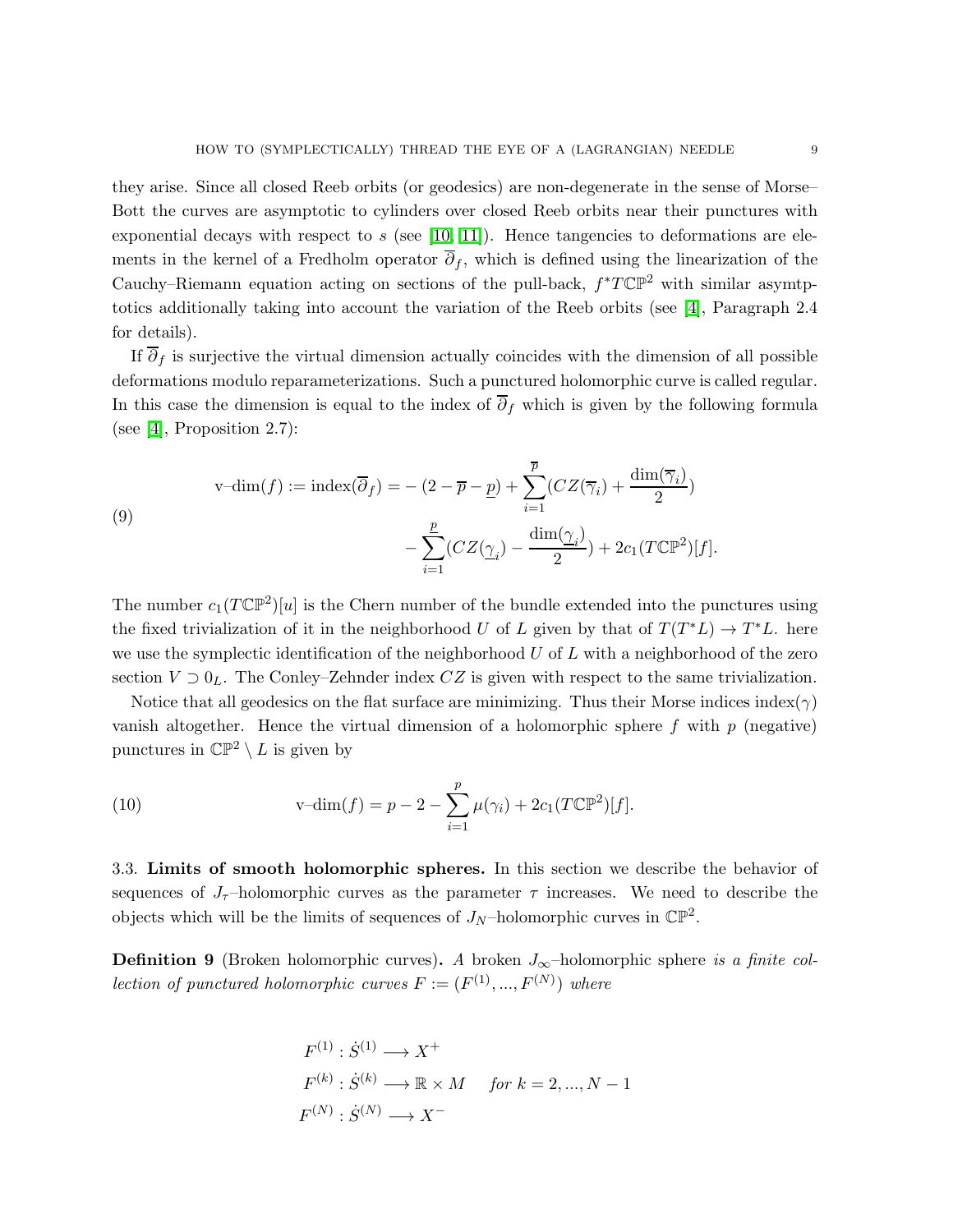and for each level  $S^{(k)}$  denotes the disjoint union of a finite number of  $\mathbb{CP}^1$ 's with finite sets of (pairwise disjoint) positive and negative punctures  $\overline{z}_1^{(k)}$  $\overline{z}_{1}^{(k)},...,\overline{z}_{\overline{n}^{(k)}}^{(k)}$  $\frac{\left( k\right) }{p^{\left( k\right) }}$  and  $\frac{\left( k\right) }{21}$  $\binom{k}{1},...,\underbrace{z_{p^{(k)}}^{(k)}}$  $p^{(k)}_{p^{(k)}}$  given on them. As before, we denote by  $\dot{S}^{(k)}$  the corresponding punctured curves.

They satisfie the following conditions

- (1)  $p^{(k)} = \overline{p}^{(k+1)}$  with the understanding that the first level has no positive and the last no negative punctures:  $\overline{p}^{(1)} = p^{(N)} = 0$ .
- (2) The closed Reeb orbits in M which describe the asymptotics at the punctures agree correspondingly:  $\gamma_j^{(k)} = \overline{\gamma}_j^{(k+1)}$  $j^{(\kappa+1)}$ .
- (3) Each level is stable, i.e.  $F^{(k)}$  contains a component which is not a cylinder over a closed Reeb orbit without marking.
- (4) We compactify  $\dot{S}^{(k)}$  as described in the definition of punctured holomorphic spheres to obtain oriented surfaces with boundaries,  $\overline{S}^{(k)}$  which are spheres with holes.
- (5) A diffeomorphism used for gluing of the boundary components of  $\overline{\Sigma}^{(k)}$  and  $\overline{\Sigma}^{(k+1)}$  corresponding to  $\underline{z}_i^{(k)}$  $j^{(k)}$  and  $\overline{z}_j^{(k+1)}$  $j_j^{(k+1)}$ , is chosen in such a way that it commutes with the restrictions of  $\overline{f}^{(k)}$  and  $\overline{f}^{(k+1)}$  to them. There are  $m(\gamma_i^{(k)})$  $j^{(\kappa)}_j$  possible choices. in the present work we do not care which we choose to formally glue the levels.
- (6) The surface obtained by gluing all boundary components and denoted by  $\overline{S}$  is diffeomorphic to the sphere. If we assign a graph to  $F$  whose nodes correspond to the connected components of the  $F^{(k)}$  and whose edges to the punctures of two adjacent levels which are identified, we therefore obtain a tree.

Notice that from the conditions on the asymptotics follows that  $F$  induces a continuous map

$$
\overline{F} : \overline{S} \longrightarrow \overline{X} := \overline{X^{+}} \cup_{M} \overline{\mathbb{R} \times M} \cup_{M} ... \cup_{M} \overline{X^{-}}
$$

given by the union of the closures of the  $F^{(k)}$ . Of course, the two spaces  $\overline{X} \cong X$  are diffeomorphic. Hence the fundamental class associated to  $\overline{F}$ , is naturally an element in the homology of  $X: [F] \in H_2(X; \mathbb{Z}).$ 

Finally, notice that the univalent nodes (the branch tips) of the tree correspond to one– punctured spheres. Since there are no one-punctured spheres in  $T^*L$  or  $\mathbb{R} \times U^*L$  (see Lemma [7\)](#page-6-0) these correspond to components of  $F^{(1)}$  in  $\mathbb{CP}^2 \setminus L$ .

We are now in the position to formulate the splitting theorem for holomorphic curves in the course of splitting the underlying almost complex structures  $J_{\tau}$  into two almost complex structures  $J^{\pm}$  as described in Section refneck. Let  $\mathcal{J} := (J^+, J_M, J^-)$  be the triple of almost complex structures.

<span id="page-9-0"></span>**Proposition 10** ([\[3,](#page-13-2) 6]). Let  $f_n : \mathbb{CP}^1 \to X_{\tau_n} \cong \mathbb{CP}^2$  be a sequence of  $J_{\tau_n}$ -holomorphic curves,  $\tau_n \to \infty$ , with fixed fundamental class  $[f_n] = A \in H_2(X;\mathbb{Z}) \cong \mathbb{Z}$ , equal to the generator. Then there is a subsequence which converges to a broken J-holomorphic curve  $F = (F^{(1)}, ..., F^{(N)})$  in the following sense:

There exists diffeomorphisms  $\varphi_n : \overline{S} \to \mathbb{CP}^1$  such that: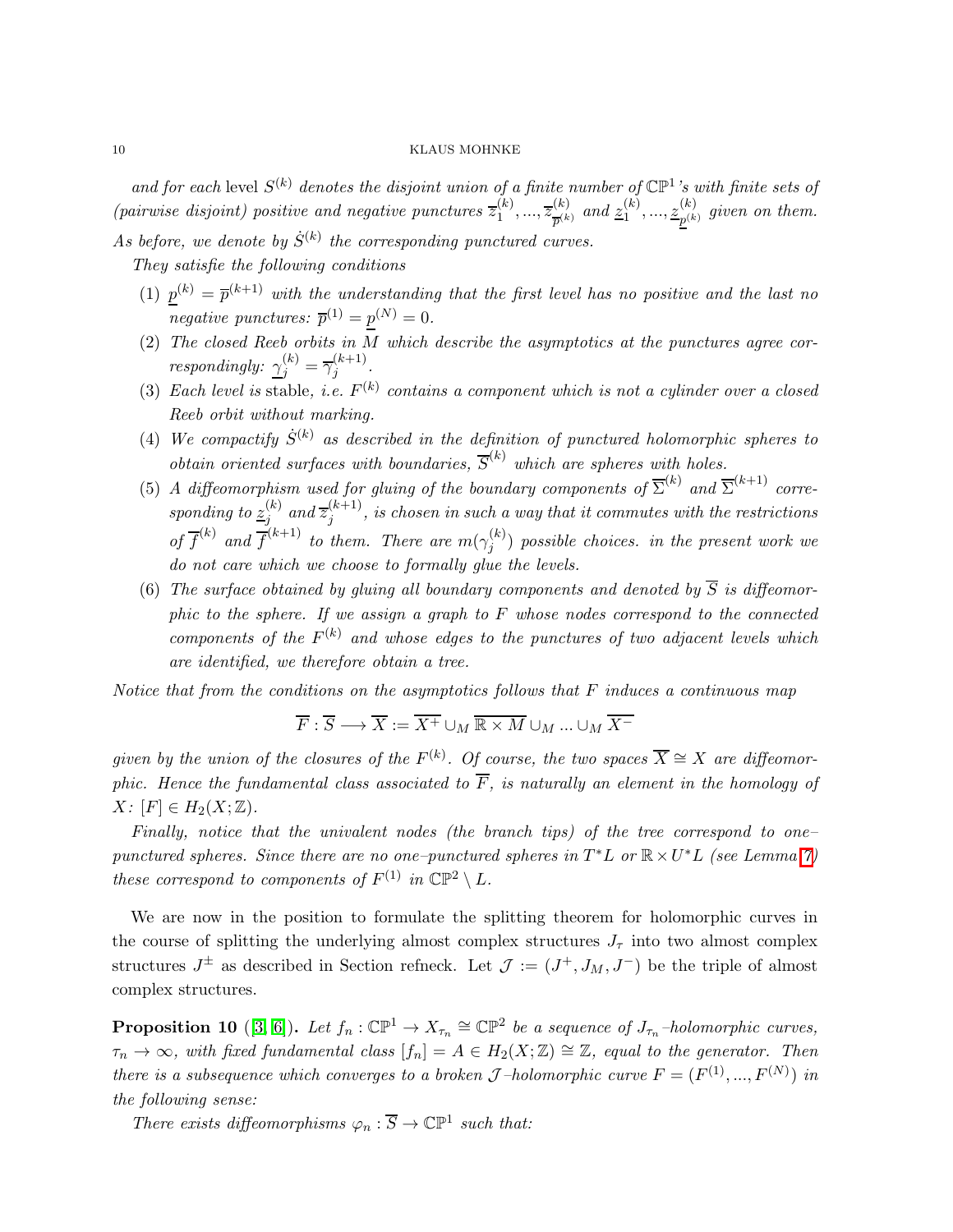- (1)  $\lim_{n\to\infty}\varphi_n^*j|_{\dot{S}^{(k)}}=j^{(k)}$  in  $C_{loc}^{\infty}(\dot{S}^{(k)})$ ,  $j^{(k)}$  being the conformal structure of the punctured holomorphic curve  $\dot{S}^{(k)}$  for all k.
- (2)  $\lim_{n \to n} f_n \circ \varphi_n |_{\dot{S}^{(k)}} = F^{(k)}$  in  $C^{\infty}_{loc}(\dot{S}^{(k)})$ .
- Note that it follows that  $[F] = A \in H_2(X; \mathbb{Z}).$

**Remark 11.** Usually there are two types of possible phenomena for such sequences of holomorphic curves: non-trivial "pinching" of closed curves (in special situation also known under a different name, "bubbling") as present in Gromov compactness and "breaking" apart into different levels of punctured holomorphic curves similar to the breaking of gradient trajectories in Floer theory. But if  $[f_n] \in H_2(\mathbb{CP}^2; \mathbb{Z})$  are all equal to the generator there is no pinching. This can be seen as follows. Assume there is a curve  $\gamma$  pinching non-trivially. If we cut  $\mathbb{CP}^1$  open along  $\gamma$  we will obtain two holomorphic curves of are a greater than some threshold  $a_0$ . Assuming  $\gamma$  is very small with respect to the metric we may fill either of the parts by some disk with small symplectic area and obtain a nontrivial splitting of  $A \in H_2(\mathbb{CP}^2; \mathbb{Z})$  into homology classes which both have positive symplectic area, which is impossible. Notice that the metric  $\omega(., J_{\tau}.)$ degenerates as  $\tau \to \infty$ . In the case that the pinching approaches the singular locus we have to make use of the fact, that any holomorphic curve with boundary  $\gamma$  either intersects  $\mathbb{CP}^2 \setminus U$  or the function  $|.|_g$  attains its maximum on the boundary. If the latter occurs for one of the two pieces of  $\mathbb{CP}^1 \setminus \gamma$  it turns out that in the limit there was no non-trivial pinching. Otherwise we obtain a contradiction as indicated above.

We need some more facts about the limit for the proof of the main result:

<span id="page-10-0"></span>**Lemma 12.** (1) With respect to any trivialization of  $T(T^*L)$  the Chern number of  $F^{(1)}$ satisfies

$$
c_1(F^{(1)}) = f_n^* c_1 [\mathbb{CP}^1] = 3.
$$

(2) The virtual dimension of  $F^{(1)}$  turns out to be

$$
v\text{-}dim(F^{(1)}) = 4.
$$

Equality holds if and only if  $N=2$  and  $F^{(2)}$  consists of a disjoint union of 2-punctured  $J^-$ -holomorphic spheres in  $T^*L$ .

(3) The multiplicity of any point  $x \in F^{(1)}$  or  $x \in F^{(N)}$  is

$$
m_x(F) = 1.
$$

*Proof.* There is a compact set  $K \subset \dot{S}^{(1)}$  such that  $(f_n \circ \varphi_n)^{-1}(\mathbb{CP}^2 \setminus U) \subset K$  for all n sufficiently large. Since  $f_n \circ \varphi_n|_K$  converge in  $C^{\infty}(K)$ , the bundle  $(f_n \circ \varphi_n|_K)^*T\mathbb{CP}^2$  does. On the other hand  $(f_n \circ \varphi_n)^* T \mathbb{CP}^2$  is trivialized over  $(f_n \circ \varphi_n)^{-1}(U)$  containing all  $\dot{S}^{(k)}$  for  $k > 1$ . By the choice of K we may define Chern numbers for  $(f_n \circ \varphi_n|_K)^* T \mathbb{CP}^2$ , which are equal to the Chern number of  $f_n$ ,  $f_n^* c_1(T\mathbb{CP}^2)[\mathbb{CP}^1] = 3$  by that remark.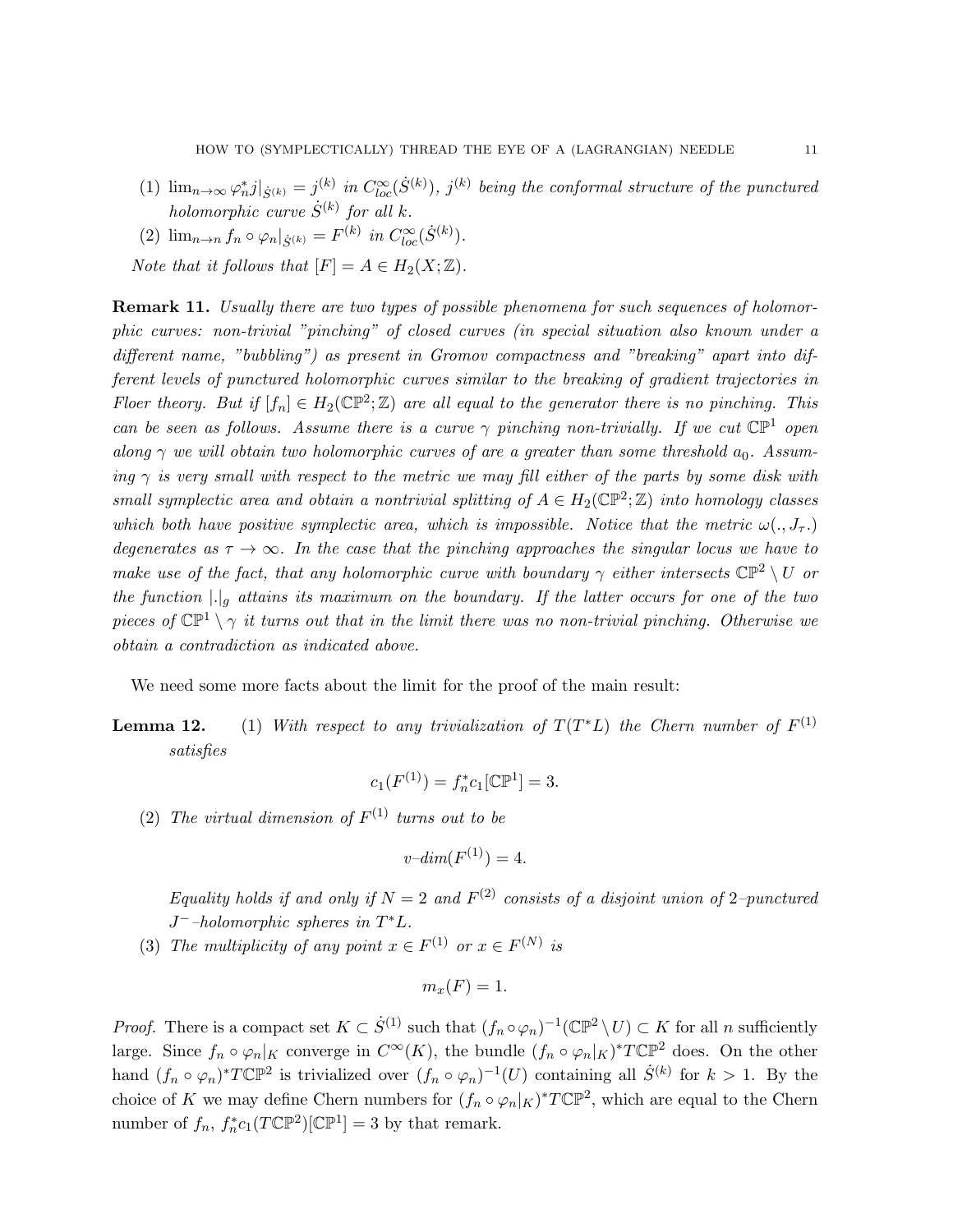The second statement is a corollary of the first. We find that

$$
\begin{aligned} \mathbf{v} - \dim(F^{(1)}) &= -(2\iota^{(1)} - \underline{p}^{(1)}) - \sum_{j=1}^{\underline{p}^{(1)}} (CZ(\underline{\gamma}_j^{(1)}) - \frac{\dim(\underline{\gamma}_j^{(1)})}{2}) + 2c_1(F^{(1)}) \\ &= 4 - \chi(\overline{F} \setminus F^{(1)}) - \sum_j \mu(\underline{\gamma}_j^{(1)}) \\ &= 4 - \chi(\overline{F} \setminus F^{(1)}) \le 4 \end{aligned}
$$

Here  $\iota^{(1)}$  denotes the number of connected components of the first level  $\dot{S}^{(1)}$ . The second line is due to Lemma [5](#page-5-0) and the fact, that  $\overline{S} \cong S^2$ , the third line uses that the projection to L,  $\pi \circ (\overline{F} \setminus F^{(1)})$  provides a 2-chain in L whose boundary is

$$
\partial(\pi\circ(\overline{F}\setminus F^{(1)}))=\sum_j[\overline{\gamma}_j^{(1)}],
$$

therefore providing the cancellation of the Maslov indices in the formula. Finally the last inequality uses the fact that there are no contractible geodesics in  $L$ . Therefore the Euler characteristic of each connected component of  $\overline{F} \setminus F^{(1)}$  is non-positive. Equality holds therefore if all components of  $\overline{F} \setminus F^{(1)}$  consist of annuli. But notice that there the only holomorphic cylinders in  $\mathbb{R} \times U^*L$  (punctured holomorphic spheres with one positive and one negative puncture), due to the simple fact that closed geodesic (Reeb orbits) which are homotopic have the same length (action). Therefore, in this case  $\overline{F} \setminus F^{(1)} = F^{(2)}$  consist of 2-punctured holomorphic spheres in  $T^*L$ .

The last statement follows from the general principle we will use in the proof of the main result. Fix a non–singular point x on the top level, and a complex line  $\nu \subset T_x\mathbb{CP}^2$ . For any  $\tau$  there is a (unique)  $J_{\tau}$ -holomorphic sphere  $g_{\tau}$  through x and tangent to v representing the generator of  $H_2(\mathbb{CP}^2;\mathbb{Z})$ . For a subsequence of  $\tau_n$  of the compactness statement, we have convergence of the  $g_n := g_{\tau_n}$  in that sense, to a broken holomorphic sphere G passing through x. Moreover, either the image is tangent to  $\nu$  or it has a cusp singularity at x. In both cases the images of the two punctured holomorphic spheres do not coincide. Hence there is a neighborhood W of x such that  $F \cap G \cap W = \{x\}$  and they intersect at x with a finite algebraic intersection index (see [\[16,](#page-14-9) 18]), which is equal to the product  $\iota_x(F, G) = m_x(G)m_x(F)$  of the multiplicities of the curves at x. For n large enough the sum of intersection indices of points in  $f_n \cap g_n \cap W$  is equal to that same number. Since each further point of  $f_n \cap g_n$  would contribute a positive number to the total sum of intersection indices and the algebraic intersection index of  $[f_n] = [g_n] = [H]$ is  $f_n \cdot g_n = 1$  we conclude that

$$
\iota_x(F,G) = m_x(F)m_x(G) = 1.
$$

We choose the compatible almost complex structure  $J^+$  on  $\mathbb{CP}^2 \setminus L$  such that all simple punctured  $J^+$ -holomorphic curves are regular. Much less than that is needed to achieve that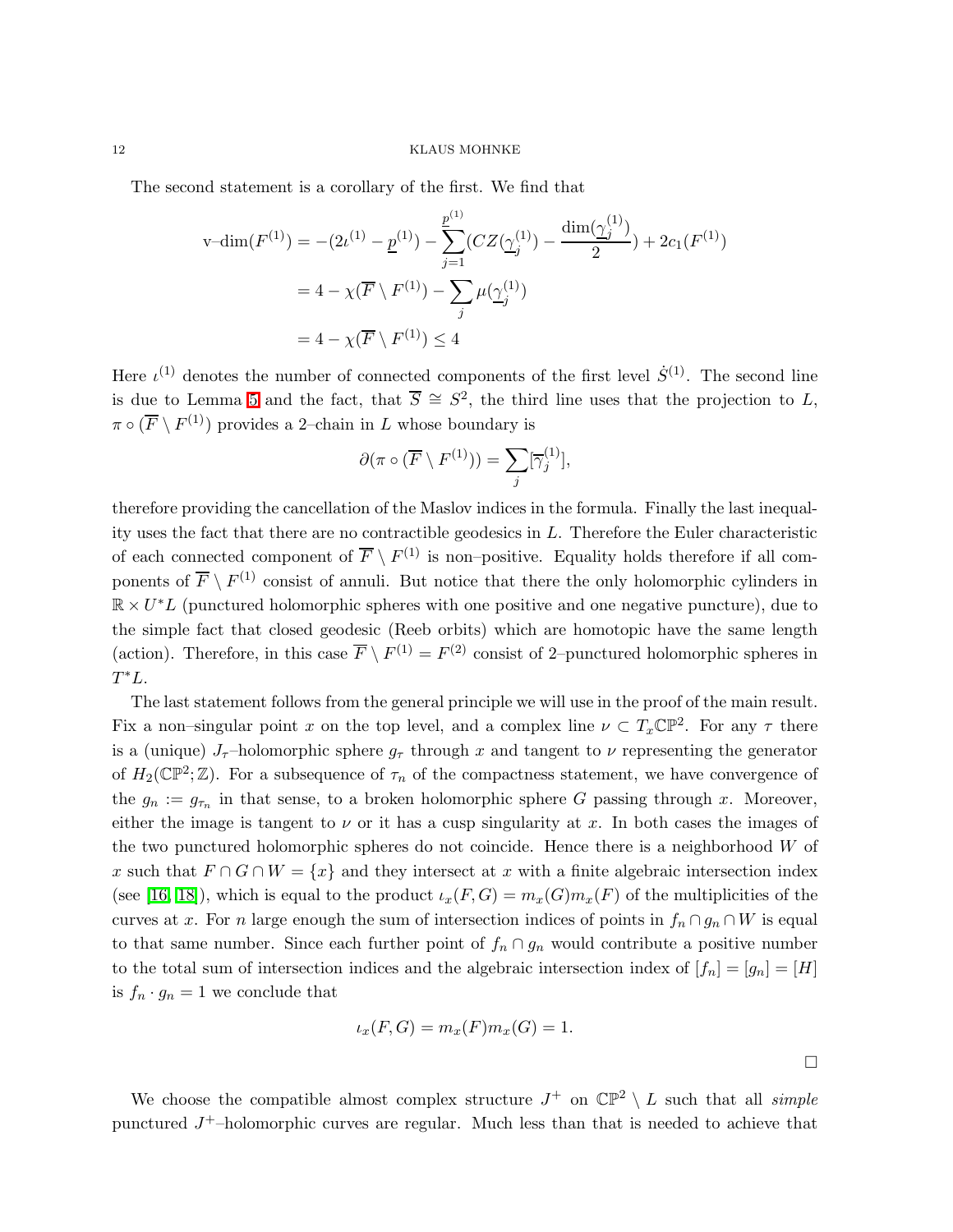(somewhere injective, see [17]). In particular, the linearization of the  $\overline{\partial}$ –equation at each punctured holomorphic sphere in  $\mathbb{CP}^2$  which appears in the limits we consider, is surjective. That means by the implicit function theorem that the number of true deformation parameters of it is exactly given by the virtual dimension. Notice that we do not have to change the structure of  $J^+$ on the ends since there is no non-constant punctured  $J^+$ -holomorphic curve in  $U \setminus L \subset \mathbb{CP}^2 \setminus L$ by the usual argument using maximum principle (see [\[12\]](#page-14-10)).

### 4. Proof of Theorem [3](#page-1-0)

We will successively construct two broken holomorphic spheres with relations to L and to each other which will provide the disks and spheres we are searching for.

4.1. Construction of the disks. Choose a point  $x \in L$  which, in the case that  $L \cong K$  is the Klein bottle, lies on one of the odd geodesics. Pick a complex line  $\nu \subset T_x\mathbb{CP}^2$  which is not tangent to L:  $\nu \cap T_xL = \{0\}$ . Now, for each parameter  $\tau$  there is exactly one  $J_{\tau}$ -holomorphic sphere homologous to the generator of  $H_2(\mathbb{CP}^2;\mathbb{Z})$  passing through x and tangent to v. Let  $f = (f^{(1)},...,f^{(N)})$  denote the broken holomorphic sphere which is the limit of a subsequence  $f_{\tau_n}$  due to Proposition [10.](#page-9-0) Since all  $f_{\tau}$  pass through  $x \in L$  the lowest level  $f^{(N)}$  contains a punctured holomorphic sphere which passes through  $x$  and either has a cusp singularity at  $x$  or is tangent to  $\nu$ . Due to Lemma [7,](#page-6-0) (1) and (2) it has to have at least three (positive) punctures. Pick any one of these punctures and remove the corresponding edge of the graph corresponding to f. Consider the connected component of the resulting graph which does not contain the node associated to the punctured holomorphic sphere through  $x$ . Pick one of the univalent nodes lying in that part. It corresponds to a one–punctured holomorphic sphere. Due to Lemma [7,](#page-6-0) (1), this will be a one-punctured  $J^+$ -holomorphic sphere in  $\mathbb{CP}^2 \setminus L$ . We compactify it to obtain one of the desired disks. Since the punctured holomorphic curve through  $x$  has at least three punctures and due to Lemma [12,](#page-10-0) (3), we obtain three disjoint disks  $C, D$  and E with boundary on L.

4.2. Threading the eyes. We pick a point  $y \in C \backslash L$ , i.e. on the image of the corresponding one– punctured  $J^+$ -holomorphic sphere. Suppose that y is a smooth point. Next choose a complex line  $\eta \subset T_y \mathbb{CP}^2$ . Assume that there is no punctured  $J^+$ -holomorphic sphere in  $\mathbb{CP}^2 \setminus L$  which appears as a limit of  $J<sub>\tau</sub>$ -holomorphic spheres homologous to the primitive class, has less than 4 deformation parameters and passes through y and is tangent to  $\eta$ . Notice that the tangency makes a priori sense, since  $y$  cannot be a singular point according to the proof of Lemma [12,](#page-10-0) (3). Notice also that this gadget can be achieved by choosing  $(y, \eta)$  in general position, since this is a 4–dimensional family of parameters to choose from. As in the same proof we consider the family  $g_{\tau}$  of unique  $J_{\tau}$ -holomorphic spheres passing through y while being tangent to  $\eta$ . A subsequence of these converges to a broken holomorphic sphere g with the same property. We claim that it contains only one level  $g = (g^{(1)})$ . Therefore, it will be a smooth  $J^+$ -holomorphic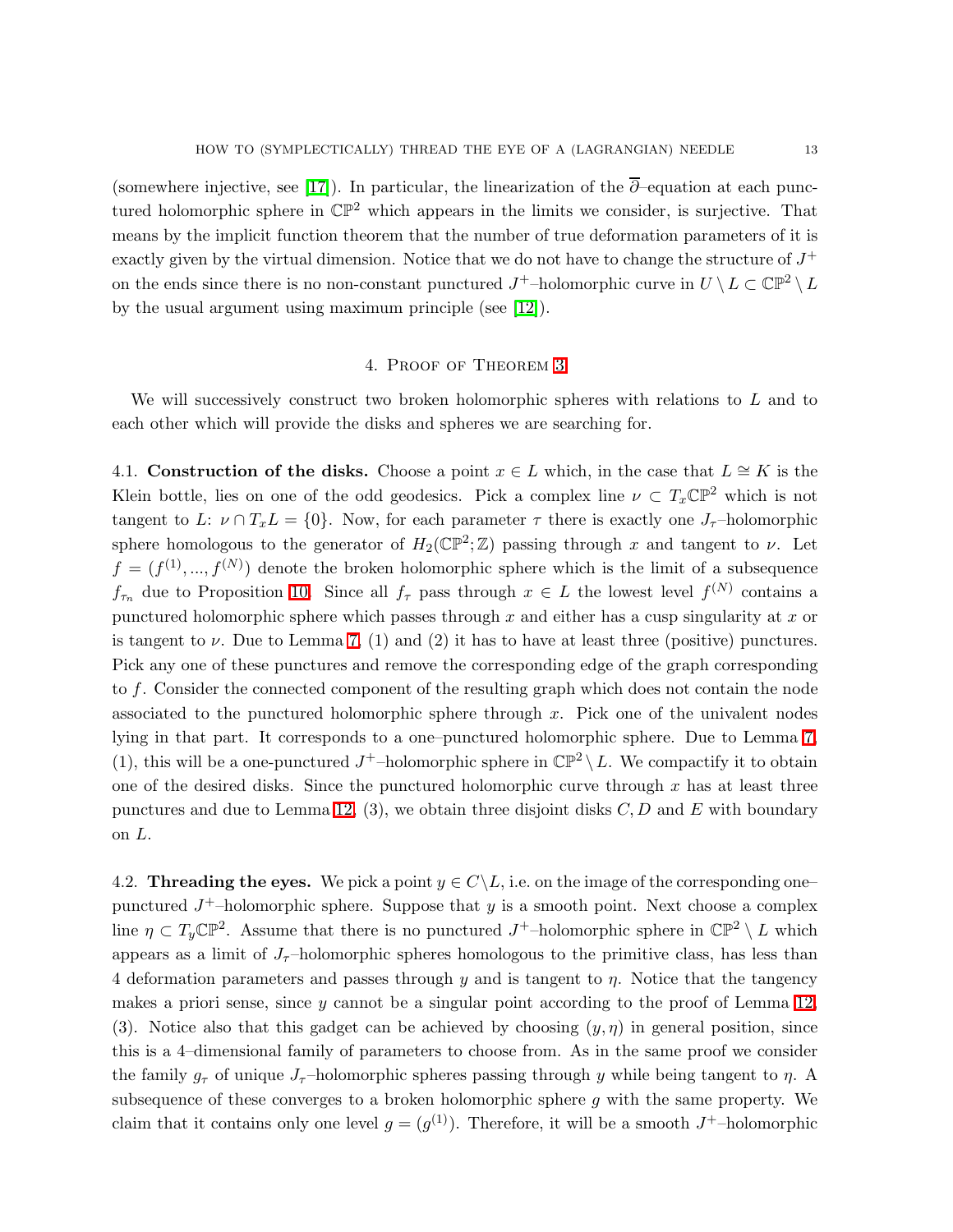sphere, i.e. a mapping

$$
g:\mathbb{CP}^1\longrightarrow \mathbb{CP}^2\setminus L.
$$

Assume on the contrary, that  $g = (g^{(1)}, ..., g^{(M)})$  with  $M > 1$ . The component g' of  $g^{(1)}$  passing through  $y$  has at least 4 real deformation parameters. Since all components are simple and by the choice of  $J^+$  thus regular, the virtual dimensions of each component of  $g^{(1)}$  is non-negative. By Lemma [12,](#page-10-0) (2), this is only possible if

$$
\mathrm{v}\text{-dim}(g')=4,
$$

 $M = 2$ , and  $g^{(2)}$  consists of a disjoint union of two–punctured J<sup>-</sup>–holomorphic spheres in  $T^*L$ . Notice that since the index of a component of  $g^{(1)}$  is either 0 or 4, it is always even. Hence, due to [\(10\)](#page-8-0) the Reeb orbit to which the one–punctured spheres are asymptotic to must all be odd. It is not difficult to see that therefore all components of  $g^{(2)}$  are of the form  $f_{\gamma}$ , for an odd geodesic  $\gamma$ . Since all components are simple (Lemma [12,](#page-10-0) (3)), the geodesics have to be simple. For the same reason each such  $f_{\gamma}$  occurs at most once. On the other hand, the number of such components of g has to be even. Indeed, due to Lemma [7,](#page-6-0)  $(3)$ , the homological intersection of  $f_{\gamma}$  with  $0_L$  with  $\mathbb{Z}_2$  coefficients is 1. But L could be homotoped away from itself (since there are nowhere vanishing 1–forms on L). Since  $H_2(\mathbb{CP}^2; \mathbb{Z}_2) = \mathbb{Z}_2[H]$ , H being the projective line, and  $H \cdot H = 1$ , we learn that  $[L] = 0 \in H_2(\mathbb{CP}^2; \mathbb{Z}_2)$  (that fact was brought to our attention by [\[20\]](#page-14-7)). Therefore,  $[g_{\tau}] \cdot L = 0$  for all  $\tau$  and the above claim follows since f is the limit of a subsequence of these  $g_{\tau}$ . Hence both possible,  $f_{\gamma}$  and  $f_{\gamma'}$ , appear in  $g^{(2)}$ . But then g intersects f also in x with a finite positive algebraic intersection index. Since  $g_{\tau} \cdot f_{\tau} = 1$  we obtain a contradiction along the lines of the proof of Lemma [12,](#page-10-0)  $(3)$ . Therefore, our assumption on M was wrong and we verified the claim. Notice that  $g$  may not intersect neither  $D$  nor  $E$ , again due to the same reasoning using intersection indices. We call the so-obtained  $J^+$ -holomorphic sphere without punctures H.

The same procedure applied to  $D$  and  $E$  yields  $J^+$ -holomorphic spheres without punctures  $F$  and  $G$  with the desired properties. Notice that since  $F, G$  and  $H$  are compact they are  $J_{\tau}$ -holomorphic for sufficiently large  $\tau$ .

#### **REFERENCES**

- <span id="page-13-0"></span>[1] V.I. Arnold. First steps in symplectic topology. Russian Math. Surv., 41(6):1–21, 1986.
- [2] Michéle Audin, François Lalonde, and Leonid Polterovich. Symplectic rigidity: Lagrangian submanifolds. In Holomorphic curves in symplectic geometry, volume 117 of Progress in Math., pages 271–321. Birkhäuser Verlag, 1994.
- <span id="page-13-2"></span><span id="page-13-1"></span>[3] F. Bourgeois, Y. Eliashberg, H. Hofer, K. Wysocki, and E. Zehnder. Compactness results in symplectic field theory. preprint, 2003.
- [4] Frédéric Bourgeois. A Morse–Bott approach to contact homology. Field Institute Comm., 35:55–77, 2003.
- [5] Frédéric Bourgeois and Eliashberg Yakov. Gromov-Hofer compactness for holomorphic curevs in a symplectic cobordism. Technical report, Stanford University, 2001.
- [6] Kai Cieliebak and Klaus Mohnke. Punctured holomorphic curves and symplectic rigidity. work in progress, 2003.